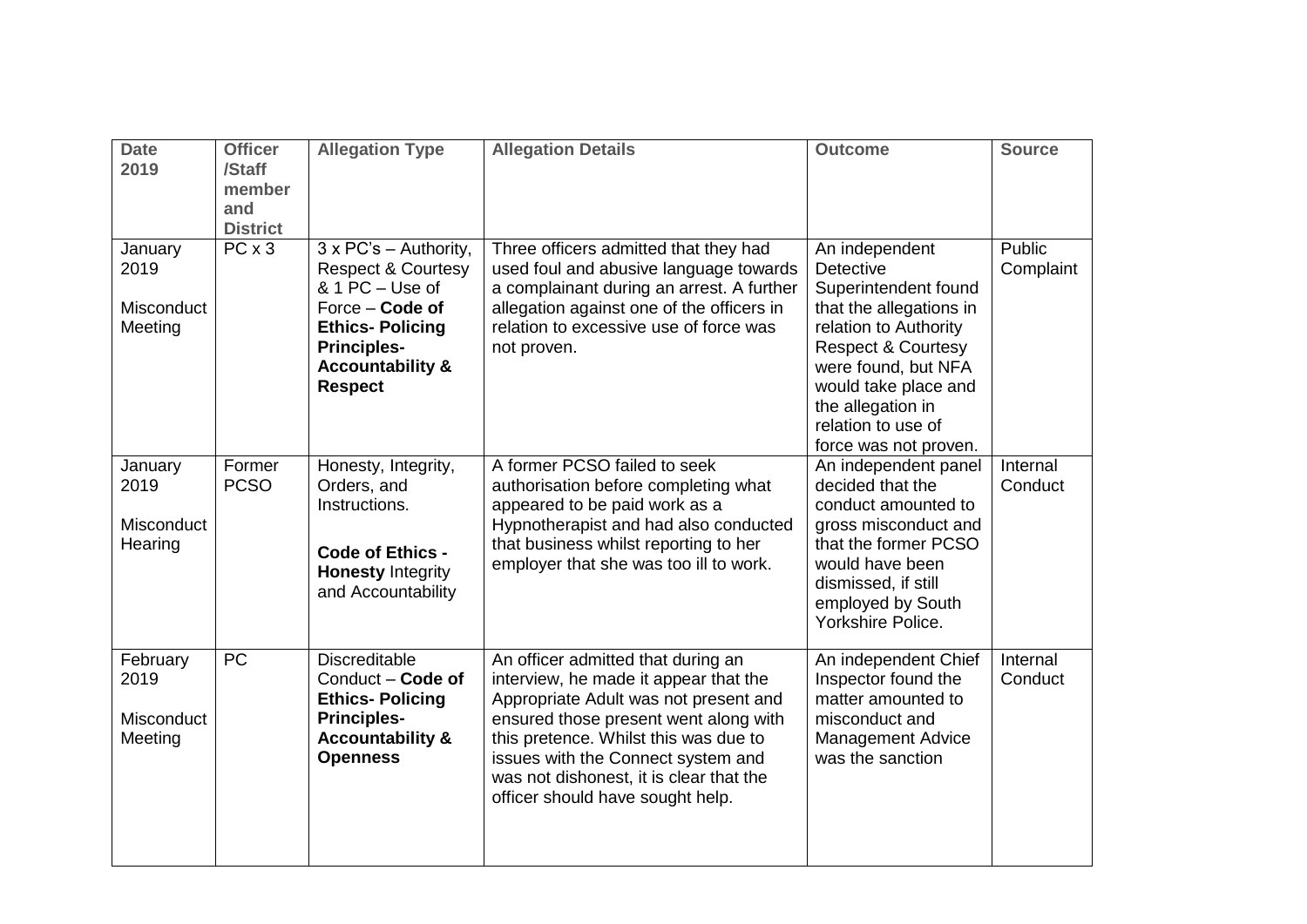| February<br>2019<br>Misconduct<br>Hearing | Police<br><b>Staff</b>                                  | <b>Discreditable</b><br>Conduct - Code of<br><b>Ethics-Policing</b><br><b>Principles-</b><br><b>Accountability &amp;</b><br><b>Openness and</b><br><b>Integrity</b>                                         | 3 different women made allegations<br>over a period of 18 years that a member<br>of police staff sexually assaulted them.<br>An independent panel decided that on<br>the evidence presented at the hearing<br>that it is more likely than not that the<br>incidents reported did take place. In<br>view of this, the panel decided the<br>conduct amounted to gross misconduct<br>and the only appropriate sanction was<br>dismissal without notice. | An independent panel<br>decided the conduct<br>amounted to gross<br>misconduct and the<br>only appropriate<br>sanction was<br>dismissal without<br>notice.<br>The member of staff<br>appealed the decision<br>and a separate<br>independent panel<br>was convened, which<br>upheld the original<br>sanction of dismissal<br>without notice.                                                                                                             | Internal<br>Conduct |
|-------------------------------------------|---------------------------------------------------------|-------------------------------------------------------------------------------------------------------------------------------------------------------------------------------------------------------------|------------------------------------------------------------------------------------------------------------------------------------------------------------------------------------------------------------------------------------------------------------------------------------------------------------------------------------------------------------------------------------------------------------------------------------------------------|---------------------------------------------------------------------------------------------------------------------------------------------------------------------------------------------------------------------------------------------------------------------------------------------------------------------------------------------------------------------------------------------------------------------------------------------------------|---------------------|
| February<br>2019<br>Misconduct<br>Hearing | Police<br>Officer<br>and<br>Former<br>Police<br>Officer | Honesty and<br>Integrity, Duties and<br>Responsibilities and<br><b>Discreditable</b><br>Conduct - Code of<br><b>Ethics-Policing</b><br><b>Principles-</b><br><b>Accountability &amp;</b><br><b>Openness</b> | One serving and one former police<br>officer were subject of a misconduct<br>hearing in relation to using the force<br>helicopter on various dates between<br>August 2007 and July 2012 to obtain<br>inappropriate footage of members of the<br>public. It was further alleged that they<br>failed to report the misuse of the force<br>helicopter and gave untruthful accounts<br>when interviewed.                                                 | The independent<br>panel, chaired by a<br><b>Legally Qualified</b><br>Chair found that the<br>allegations were not<br>proven in relation to<br>the former officer, but<br>the behaviour of the<br>serving officer<br>amounted to gross<br>misconduct in relation<br>to an allegation<br>relating to Duties and<br>Responsibilities. The<br>serving officer<br>received a final<br>written warning in<br>relation to the<br>standards of<br>professional | Internal<br>Conduct |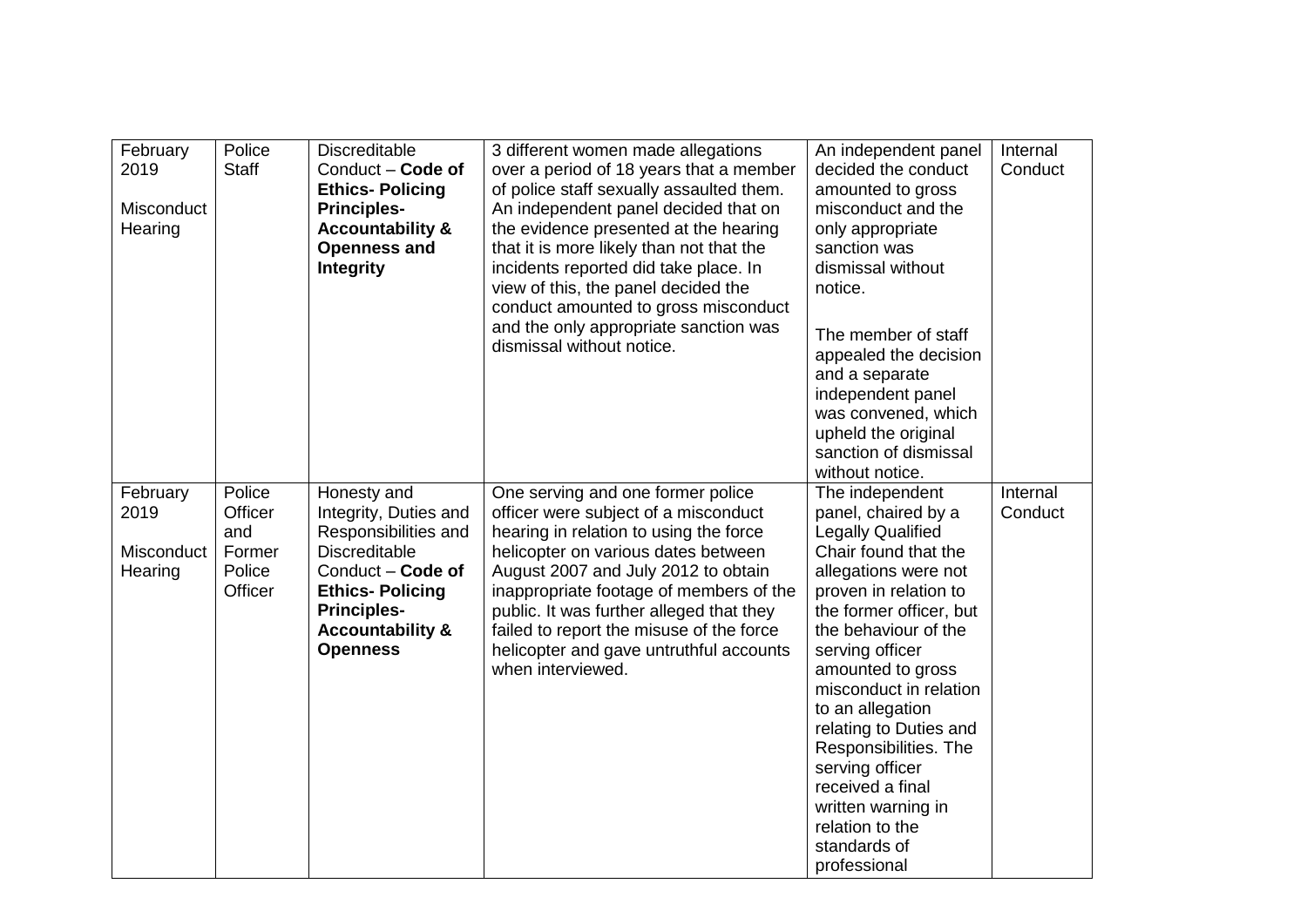|                                                           |                   |                                                                                                                                     |                                                                                                                                                                                                                                                                                                                                                                                                                | behaviour relating to<br>Duties and<br>Responsibilities.                                                                                                                                                                                  |                     |
|-----------------------------------------------------------|-------------------|-------------------------------------------------------------------------------------------------------------------------------------|----------------------------------------------------------------------------------------------------------------------------------------------------------------------------------------------------------------------------------------------------------------------------------------------------------------------------------------------------------------------------------------------------------------|-------------------------------------------------------------------------------------------------------------------------------------------------------------------------------------------------------------------------------------------|---------------------|
| March<br>2019<br>Special<br>Case<br>Misconduct<br>Hearing | Police<br>Officer | <b>Discreditable</b><br>Conduct - Code of<br><b>Ethics-Policing</b><br><b>Principles-</b><br><b>Accountability and</b><br>Integrity | A former officer was represented by<br>his federation friend at a Special Case<br>Hearing chaired by Chief Constable<br>Watson in relation to an allegation of<br>Discreditable Conduct. The officer<br>was convicted of an offence of driving<br>a motor vehicle on a road whilst over<br>the prescribed limit. The officer<br>appealed the conviction but his appeal<br>was subsequently dismissed at court. | <b>Chief Constable</b><br>Watson decided that<br>the officer 'would<br>have been Dismissed<br>without Notice' if he<br>was still a serving<br>Police Officer. The<br>officer will be placed<br>on the College of<br>Policing barred list. | Internal<br>Conduct |
| March<br>2019-<br>Misconduct<br>Hearing                   | Police<br>Officer | <b>Discreditable</b><br>Conduct - Code of<br><b>Ethics-Policing</b><br><b>Principles-</b><br><b>Accountability and</b><br>Integrity | On various dates between March 2007<br>and August 2017, a police officer placed<br>covert listening devices in the<br>complainant's home and secretly<br>listened through the devices. On some<br>of these occasions the officer was on<br>duty as a Police Officer with South<br><b>Yorkshire Police</b>                                                                                                      | The police officer<br>admitted his<br>behaviour amounted<br>to gross misconduct<br>and the independent<br>panel dismissed the<br>office without notice.<br>The officer will be<br>placed on the College<br>of Policing barred list.       | Internal<br>Conduct |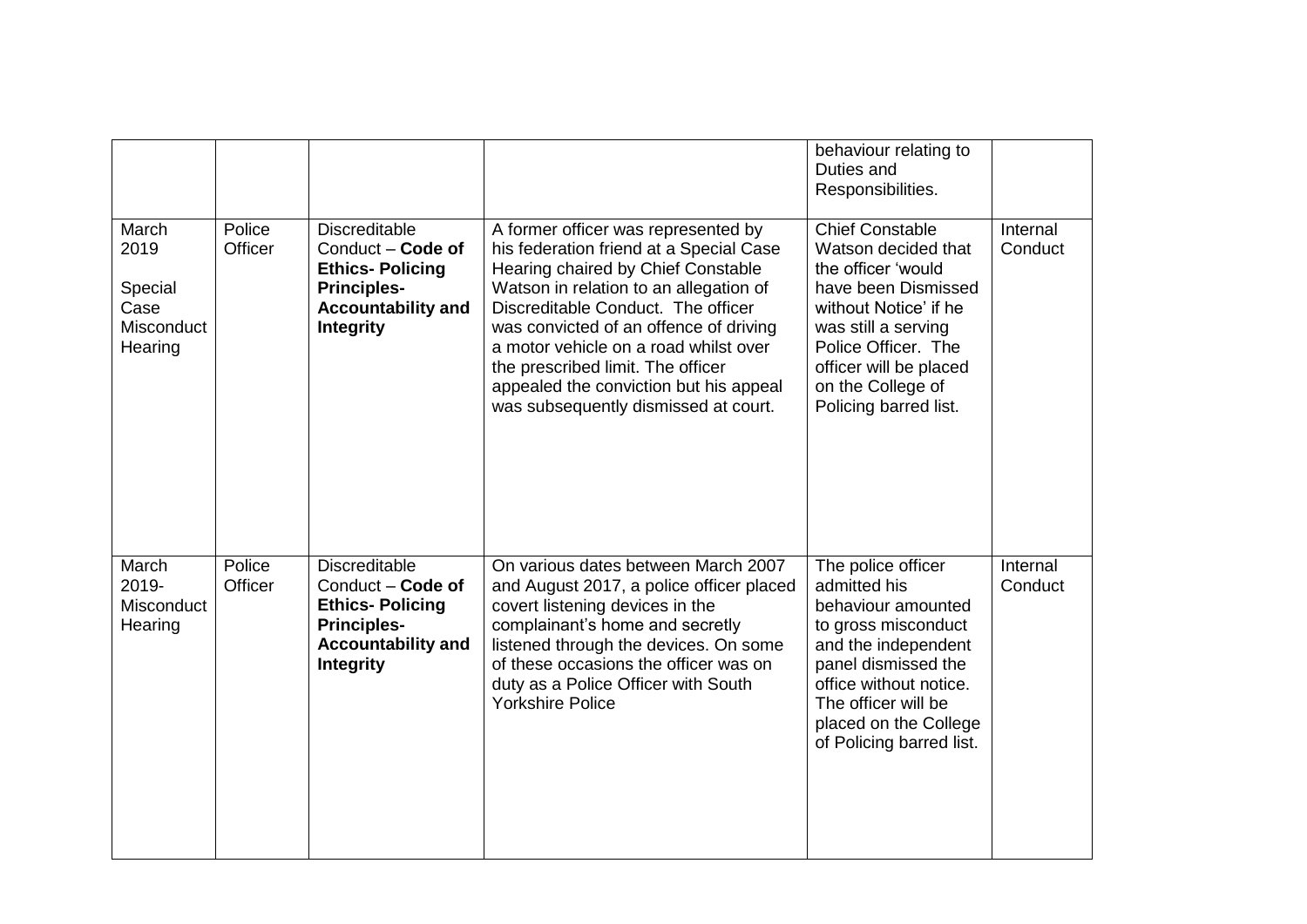| May 2019-<br>Special<br>Case<br>Hearing            | Police<br>Officer             | <b>Discreditable</b><br>Conduct- Code of<br><b>Ethics-Policing</b><br><b>Principles-</b><br><b>Accountability and</b><br><b>Integrity</b>                                 | A police constable attended a Special<br>Case Hearing with her legal<br>representative chaired by Chief<br>Constable Watson in relation to an<br>allegation of Discreditable Conduct.<br>The officer was convicted at court of<br>an offence of driving a motor vehicle<br>on a road whilst over the prescribed<br>limit.                                                                            | <b>Chief Constable</b><br>Watson dismissed<br>the officer without<br>notice.<br>The officer will be<br>placed on the College<br>of Policing barred list.        | Internal<br>Conduct |
|----------------------------------------------------|-------------------------------|---------------------------------------------------------------------------------------------------------------------------------------------------------------------------|------------------------------------------------------------------------------------------------------------------------------------------------------------------------------------------------------------------------------------------------------------------------------------------------------------------------------------------------------------------------------------------------------|-----------------------------------------------------------------------------------------------------------------------------------------------------------------|---------------------|
| May 2019-<br>Police Staff<br>Misconduct<br>Hearing | Police<br><b>Staff</b>        | <b>Discreditable</b><br>Conduct- Code of<br><b>Ethics-Policing</b><br><b>Principles-</b><br><b>Accountability and</b><br><b>Integrity</b>                                 | A member of police staff attended a<br>Misconduct Hearing with her Union<br>representative before an independent<br>panel in relation to an allegation of<br>Discreditable Conduct. The member<br>of staff was convicted at court for<br>being drunk in charge of a child under<br>the age of 7 years and failing to<br>provide a sample of breath whilst they<br>were in charge of a motor vehicle. | Outcome - The<br>member of staff was<br>dismissed without<br>notice by the<br>hearing panel and<br>will be placed on the<br>College of Policing<br>barred list. | Internal<br>Conduct |
| <b>June 2019</b><br>Misconduct<br>Meeting          | <b>Detective</b><br>Constable | Duties &<br>Responsibilities and<br>Confidentiality<br><b>Code of Ethics-</b><br><b>Policing</b><br><b>Principles-</b><br><b>Accountability &amp;</b><br><b>Integrity</b> | An officer admitted that over a number<br>of years, he had taken documentation<br>and property to his home address and<br>had failed to return them, thus failing to<br>adhere to SYP policy and procedures.<br>An independent Chief Inspector found<br>the matter amounted to Misconduct<br>and issued the officer with a written<br>warning.                                                       | An independent Chief<br>Inspector found the<br>matter amounted to<br>misconduct and a<br>Written Warning was<br>the sanction                                    | Internal<br>Conduct |
| <b>June 2019</b>                                   | Police<br><b>Staff</b>        | 3 allegations of<br>Authority, Respect<br>and Courtesy.                                                                                                                   | A number of allegations were made by 3<br>female employees, that over an 11-year<br>period a male member of police staff<br>behaved in an inappropriate manner<br>towards them. An independent panel<br>decided that on the evidence presented                                                                                                                                                       | An independent panel<br>decided the conduct<br>amounted to gross<br>misconduct and the<br>only appropriate<br>sanction was                                      | Internal<br>Conduct |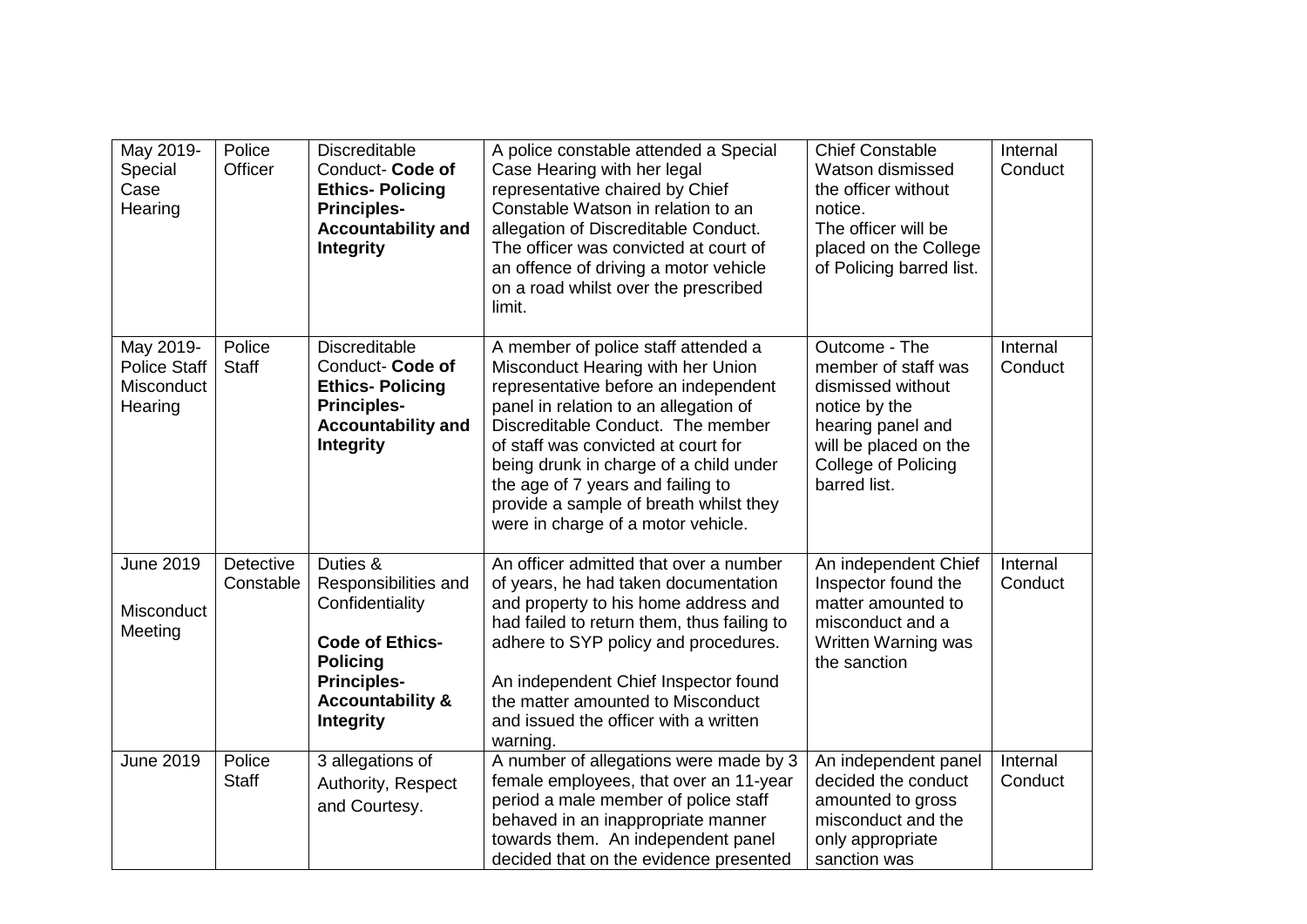| Misconduct<br>Hearing                     |                        | <b>Code of Ethics-</b><br><b>Policing</b><br><b>Principles-</b><br><b>Accountability &amp;</b><br><b>Respect</b>                                      | at the hearing that it is more likely than<br>not that the incidents reported did take<br>place. In view of this, the panel decided<br>the conduct amounted to gross<br>misconduct and the only appropriate<br>sanction was dismissal without notice.                                                                                                                                                                                                                                                                                                                                                         | dismissal without<br>notice                                                                                                                                                                                                                                                                                                                  |                     |
|-------------------------------------------|------------------------|-------------------------------------------------------------------------------------------------------------------------------------------------------|---------------------------------------------------------------------------------------------------------------------------------------------------------------------------------------------------------------------------------------------------------------------------------------------------------------------------------------------------------------------------------------------------------------------------------------------------------------------------------------------------------------------------------------------------------------------------------------------------------------|----------------------------------------------------------------------------------------------------------------------------------------------------------------------------------------------------------------------------------------------------------------------------------------------------------------------------------------------|---------------------|
| <b>June 2019</b><br>Misconduct<br>Hearing | Police<br><b>Staff</b> | <b>Discreditable</b><br>Conduct.<br><b>Code of Ethics-</b><br><b>Policing</b><br><b>Principles-</b><br><b>Accountability and</b><br><b>Integrity</b>  | A member of police staff attended a<br>Misconduct Hearing with her Union<br>representative before an independent<br>panel in relation to an allegation of<br>Discreditable Conduct. The member of<br>staff was convicted at court for driving a<br>motor vehicle on a road whilst over the<br>prescribed limit.<br>The staff member was found guilty of<br>breaching the Standards of Professional<br>Behaviour relating to discreditable<br>conduct, however a decision was taken<br>by the panel that no further action would<br>be taken due to the exceptional<br>circumstances associated with the case. | The Independent<br>panel decided the<br>staff member was<br>guilty of breaching the<br>Standards of<br>Professional<br>Behaviour relating to<br>discreditable conduct,<br>however a decision<br>was taken by the<br>panel that no further<br>action would be taken<br>due to the exceptional<br>circumstances<br>associated with the<br>case | Internal<br>Conduct |
| <b>July 2019</b><br>Misconduct<br>Meeting | Police<br>Officer      | <b>Discreditable</b><br>Conduct<br><b>Code of Ethics-</b><br><b>Policing</b><br><b>Principles-</b><br><b>Accountability &amp;</b><br><b>Integrity</b> | An officer admitted that whilst working a<br>planned operation during a nightshift on<br>overtime, he drove home in a marked<br>police vehicle and stayed home for a<br>period in excess of a permitted rest<br>period. The officer subsequently failed<br>to be available for duty, causing another<br>officer to fulfil those duties. Despite<br>this, the officer submitted an overtime<br>form covering the full duty period.                                                                                                                                                                             | An independent<br><b>Detective Chief</b><br>Inspector found the<br>matter amounted to<br>Misconduct and a<br>Written Warning was<br>the sanction                                                                                                                                                                                             | Internal<br>Conduct |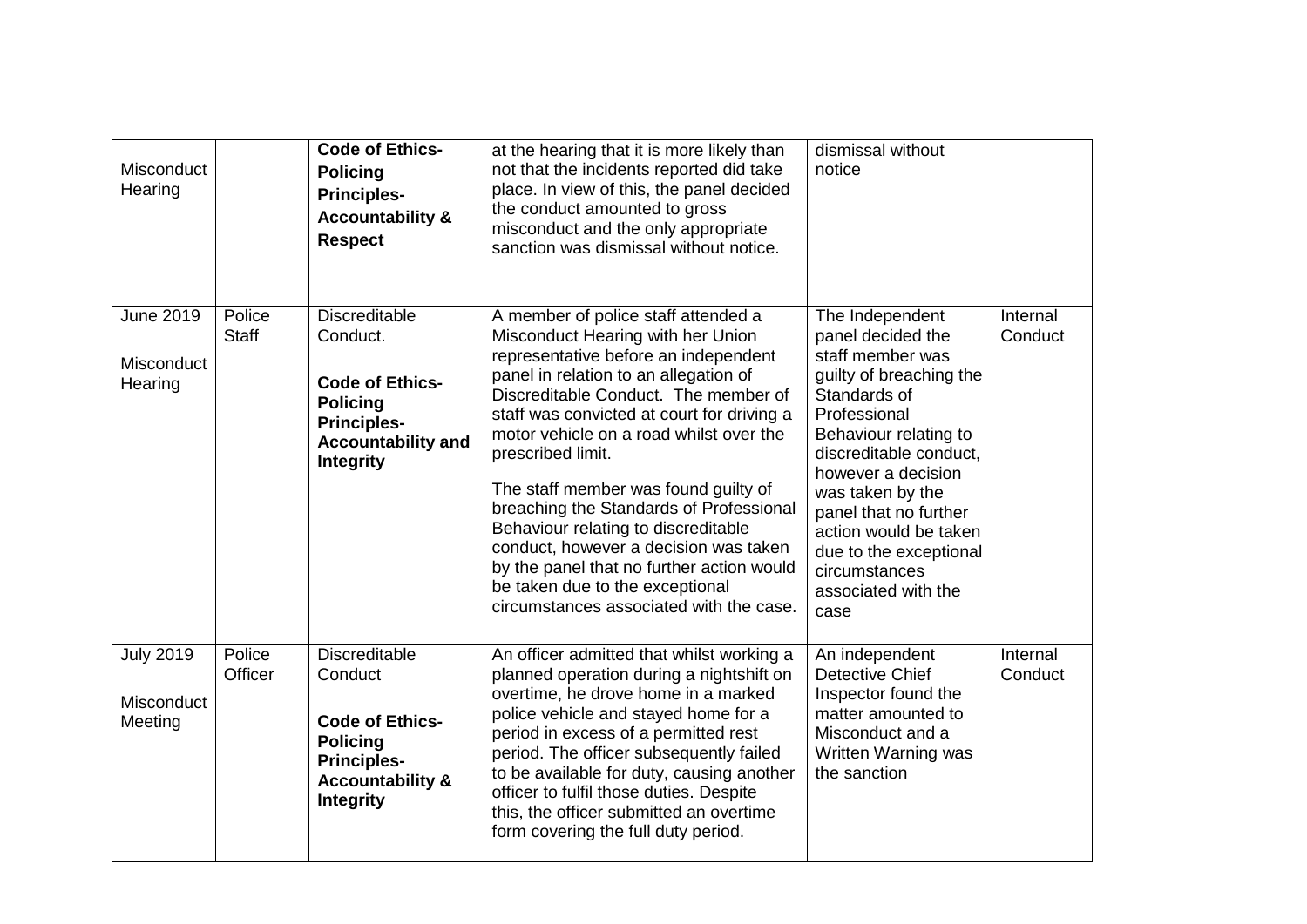|                                         |                   |                                                                                                                                                                                            | An independent Detective Chief<br>Inspector found the matter amounted to<br>Misconduct and a Written Warning was<br>the sanction                                                                                                                                                                                                                                                                                                                       |                                                                                                                                                                                                                                                                                                                        |                            |
|-----------------------------------------|-------------------|--------------------------------------------------------------------------------------------------------------------------------------------------------------------------------------------|--------------------------------------------------------------------------------------------------------------------------------------------------------------------------------------------------------------------------------------------------------------------------------------------------------------------------------------------------------------------------------------------------------------------------------------------------------|------------------------------------------------------------------------------------------------------------------------------------------------------------------------------------------------------------------------------------------------------------------------------------------------------------------------|----------------------------|
| August<br>2019<br>Misconduct<br>Meeting | Police<br>Officer | Duties &<br>Responsibilities and<br>Authority, Respect<br>and Courtesy<br><b>Code of Ethics-</b><br><b>Policing</b><br><b>Principles-</b><br><b>Accountability &amp;</b><br><b>Respect</b> | It was alleged that an officer had caused<br>injury to a prisoner who was placed in<br>the rear of a police vehicle, handcuffed<br>to the rear, by failing to ensure his<br>seatbelt was secure.<br>It was alleged the officer had conducted<br>an emergency stop, causing injury,<br>before then telling the prisoner not to<br>mention the incident to anyone or he<br>would be kept in custody longer.                                              | An independent Chief<br>Inspector found the<br>matter proven and<br>amounted to<br>Misconduct. A Final<br>Written Warning was<br>the sanction                                                                                                                                                                          | Public<br>Complaint        |
| Oct 2019<br>Misconduct<br>Hearing       | Police<br>Officer | Use of Force /<br>Honesty and<br>Integrity<br><b>Code of Ethics-</b><br><b>Policing</b><br><b>Principles-</b><br><b>Honesty &amp; Respect</b>                                              | An officer initially denied that he was<br>responsible for using force on a<br>detainee. The officer could provide a<br>clear explanation of being off the CCTV<br>camera at the time. Following<br>enhancement of the CCTV the officer<br>accepted that he was responsible for<br>the force, but stated he could now not<br>remember and therefore was unable to<br>provide an explanation / justification<br>regarding this particular use of force. | An independent<br>panel, chaired by a<br>legally qualified chair,<br>decided that both<br>aspects of the<br>conduct were proven<br>and amounted to<br>gross misconduct.<br>The officer was<br>dismissed without<br>notice for both the<br>breach of the Use of<br>Force and the breach<br>of Honesty and<br>Integrity. | Public<br>Complaint        |
| Nov 2019-<br>Special<br>Case            | Police<br>Officer | Equality and<br>Diversity / Honesty<br>and Integrity /<br>Discreditable<br>Conduct                                                                                                         | Whilst an officer was in a close personal<br>relationship with a suspect, he<br>deliberately influenced the direction and<br>outcome of the criminal investigation to<br>protect the suspect. The officer also                                                                                                                                                                                                                                         | CC Watson, whom<br>chaired the Special<br>Case Hearing,<br>decided that all<br>aspects of the                                                                                                                                                                                                                          | <b>Public</b><br>Complaint |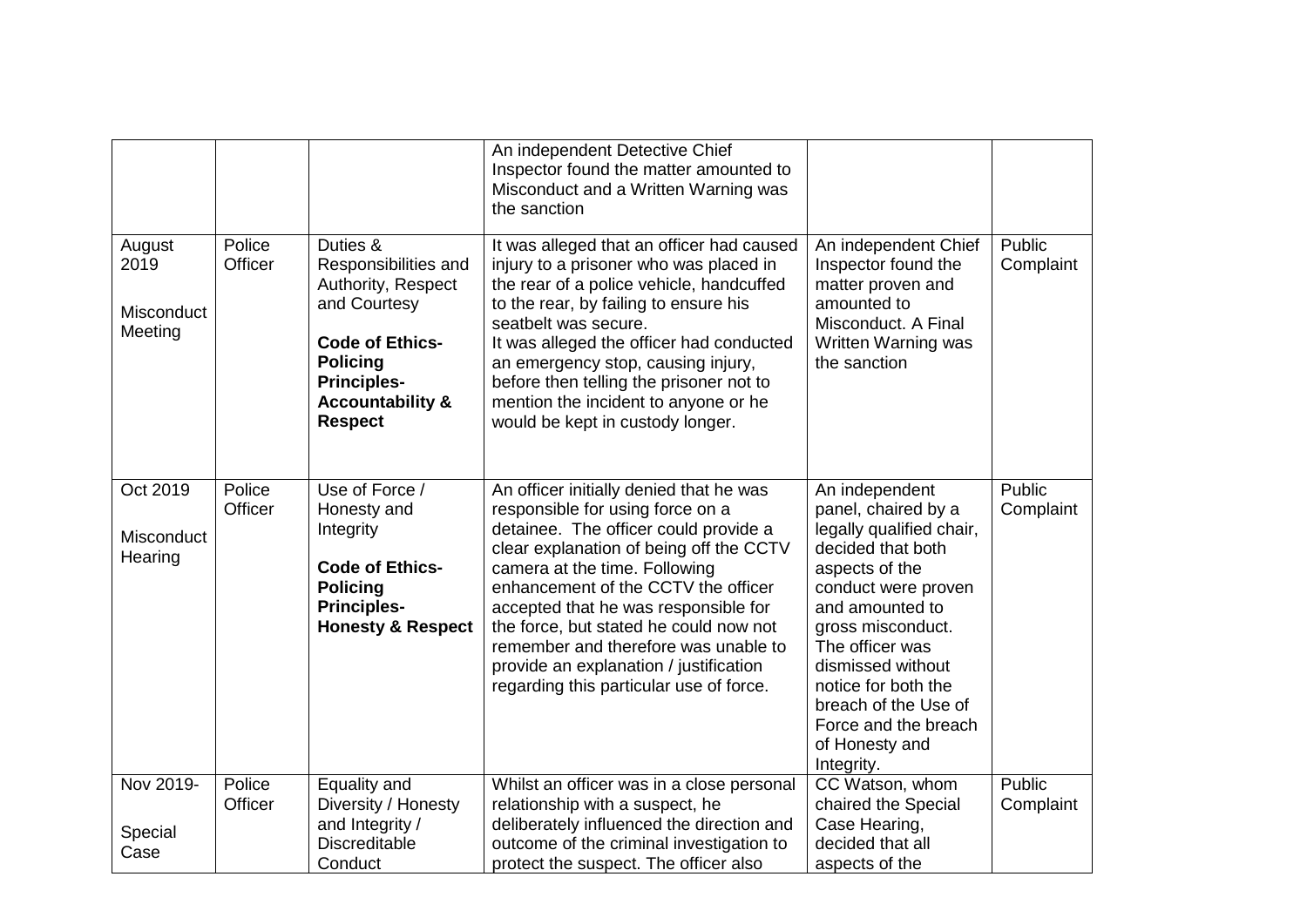| Misconduct<br>Hearing                                        |                   | <b>Code of Ethics-</b><br><b>Policing</b><br><b>Principles-</b><br>Honesty, Integrity,<br><b>Fairness, Respect</b><br>and Selflessness                                                 | failed to conduct appropriate<br>investigations in relation to a mobile<br>phone handed to him in a separate<br>matter, which was believed to have<br>evidence of drug dealing.                                                                                                                                                                                                                                                                                | conduct were proven<br>and amounted to<br>gross misconduct.<br>The officer had<br>already resigned but<br>CC Watson decided<br>that the officer would<br>have been dismissed<br>without notice, if still<br>serving.                                                                  |                     |
|--------------------------------------------------------------|-------------------|----------------------------------------------------------------------------------------------------------------------------------------------------------------------------------------|----------------------------------------------------------------------------------------------------------------------------------------------------------------------------------------------------------------------------------------------------------------------------------------------------------------------------------------------------------------------------------------------------------------------------------------------------------------|---------------------------------------------------------------------------------------------------------------------------------------------------------------------------------------------------------------------------------------------------------------------------------------|---------------------|
| Nov 2019-<br>Special<br>Case<br><b>Misconduct</b><br>Hearing | Police<br>Officer | Honesty and<br>Integrity<br><b>Code of Ethics-</b><br><b>Policing</b><br><b>Principles-</b><br>Honesty &<br>Integrity,                                                                 | An officer informed a complainant, the<br>supervisor and other police colleagues<br>on several occasions that a victim's<br>case was with the Crown Prosecution<br>Service (CPS), but that they had<br>decided not to charge the offender. At<br>that stage, the CPS had not been sent<br>the case to consider and therefore they<br>had not made any charging decisions.<br>The officer accepted this allegation and<br>that it amounted to gross misconduct. | CC Watson, whom<br>chaired the Special<br>Case Hearing, agreed<br>that this allegation did<br>amount to gross<br>misconduct. The<br>officer had already<br>resigned but CC<br>Watson decided that<br>the officer would have<br>been dismissed<br>without notice, if still<br>serving. | Public<br>Complaint |
| November<br>2019<br>Misconduct<br>Meeting                    | Police<br>Officer | <b>Discreditable</b><br>Conduct & Failing to<br>Challenge and<br>Report<br><b>Code of Ethics-</b><br><b>Policing</b><br><b>Principles-</b><br><b>Accountability &amp;</b><br>Integrity | An officer admitted that he had made<br>inappropriate comments on a WhatsApp<br>group forum consisting of work<br>colleagues. The officer further admitted<br>failing to challenge inappropriate<br>comments made by work colleagues<br>within that forum                                                                                                                                                                                                      | An independent Chief<br>Inspector found the<br>matter amounted to<br>Misconduct and<br><b>Management Advice</b><br>was the sanction                                                                                                                                                   | Internal<br>Conduct |
| November<br>2019                                             | <b>PCSO</b>       | Authority, Respect &<br>Courtesy and                                                                                                                                                   | A member of staff was accused of<br>making inappropriate comments to<br>colleagues on 5 separate occasions. He                                                                                                                                                                                                                                                                                                                                                 | A Misconduct Panel<br>found the matters<br>proven amounted to                                                                                                                                                                                                                         | Internal<br>Conduct |